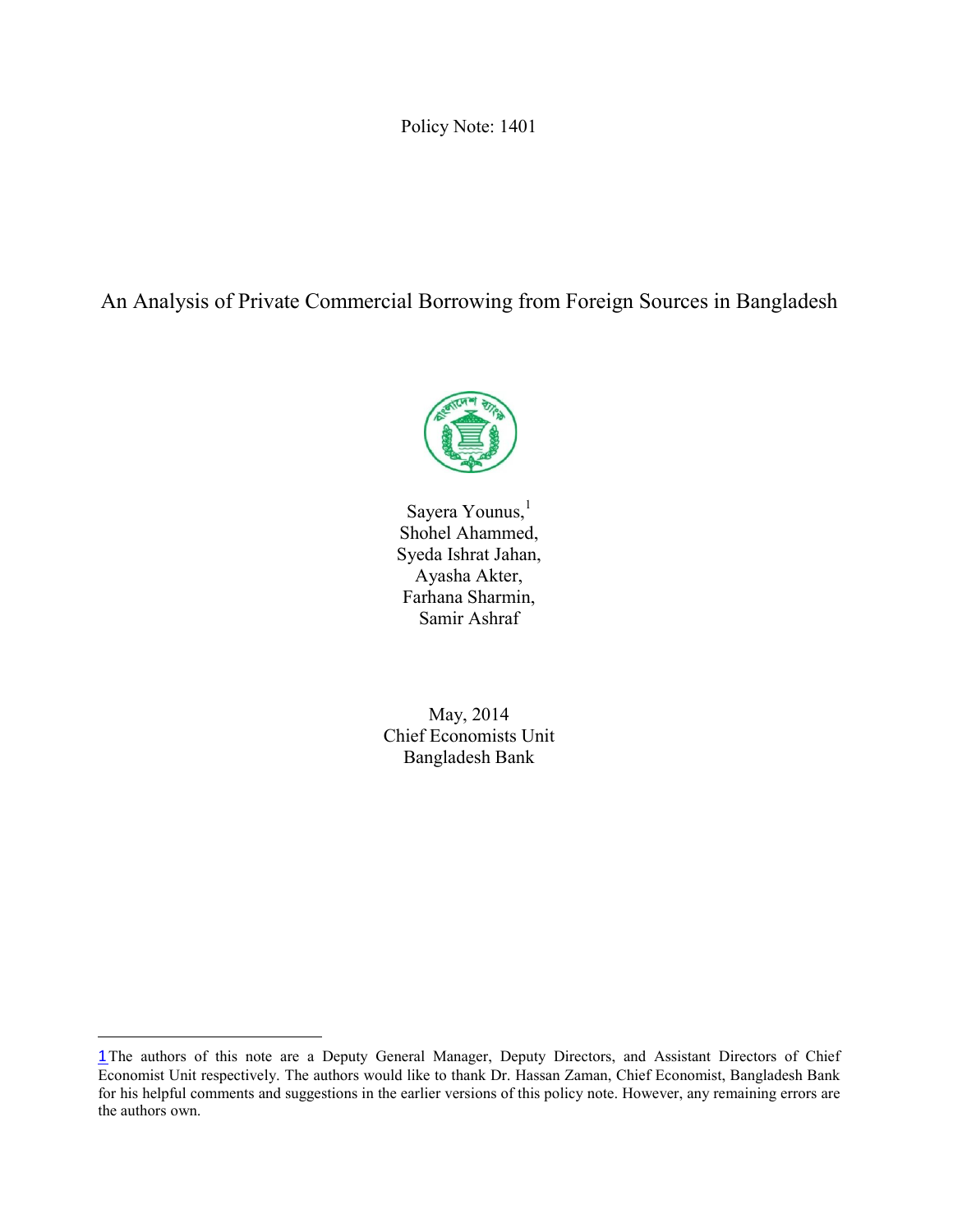### An Analysis of Private Commercial Borrowing from Foreign Sources in Bangladesh

#### 1. Background

The intention of this study is to get an indication of the trends and uses of private sector commercial borrowing from external sources in Bangladesh. In this paper, we intend to present an overall picture of the private external borrowings in Bangladesh and examine the current and future prospects and challenges. The major advantages from external commercial borrowing are mainly, lower borrowing cost in the international financial markets compared with the prevailing domestic market and usually longer maturity period of the financing. The private commercial borrowing has also some risks e.g., if a series of firms fail to repay loans in time, it may have a negative impact on the country's overall international credit ratings.

The East Asian financial crisis in 1997 and the ongoing sovereign-debt crisis in Europe, underscore the importance of monitoring and regulating the external debt position of a country, and specifically the rate of build-up of private commercial borrowing. The East Asian financial crisis of 1997 was caused by a mismatch of maturities (borrowing short and investing long, such as in real estate investments) as well as a currency mismatch (servicing debt in foreign currency on the assumption of a fixed exchange rate while earning in local currency). As long as the loans are going into productive sectors where revenues are in foreign currency (e.g. export oriented industries or arrangements like some in power sector who have a guaranteed payments in foreign currency) the risk could be mitigated.

### 2. Potential Borrowers and Regulatory Requirements for External Loans

Industrial enterprises in the private sector incorporated under the Companies Act 1994 and registered with Board of Investment (BOI) are eligible for obtaining credit from recognized lenders.<sup>2</sup> The loan agreement is done at competitive rates and in line with the prevailing borrowing costs in the international market. The range of loan covers commercial loan including financial loans, bank loans, and buyer's credit as well as supplier's credit from institutions or individuals. These loans can be utilized for investment<sup>3</sup> in industrial sector including SME, infrastructure and priority sector as defined in Industrial Policy but not for working capital purpose or investment in the capital market.

 $\frac{1}{2}$ *Recognized Lenders are defined as follows: International banks, international capital markets, multilateral financial institutions (IFC, WB, ADB, OPEC Fund etc.); export credit agencies and; suppliers of equipment; borrowing from foreign equity holders for short-term bridge financing. <sup>3</sup> Here investment refers to import of capital goods for new projects, modernization/expansion of existing production* 

*units. The scope and restrictions on the end use of foreign borrowings can be found in paragraph (v) under the "Category and eligibility" section of "Existing Procedure and Guidelines for approval of Foreign Private Loan" form by BOI.*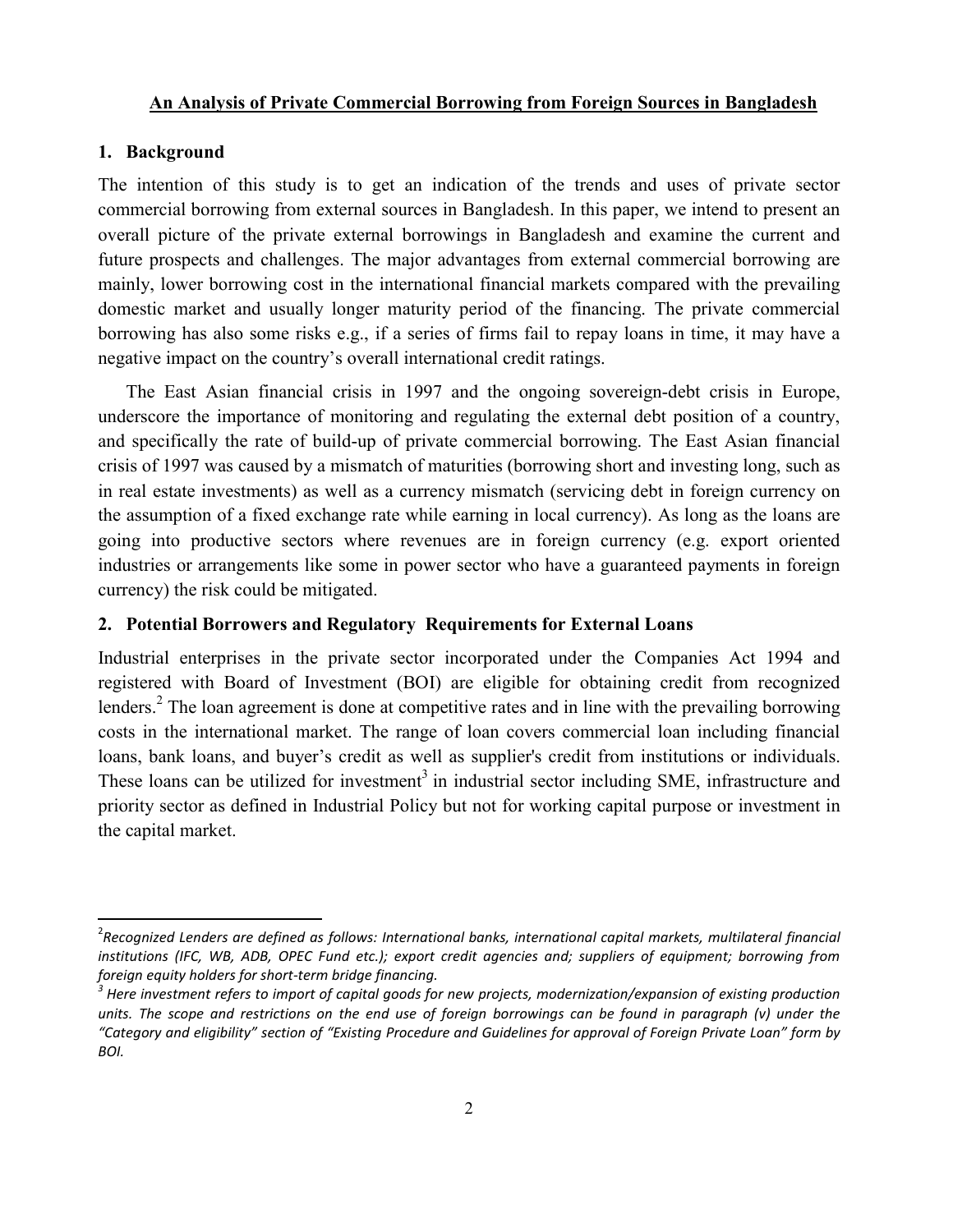In order to obtain loans from foreign sources a private company in Bangladesh needs approval from the *Scrutiny Committee of the Board of Investment* (Chaired by the Governor, Bangladesh Bank). After getting approval, the company has to submit a loan agreement through the External Debt-1 (ED-1) form. They also have to report transaction data through 'ED-2' form on quarterly basis. As per the directive of the central bank issued in November '09 (FEPD Circular No. 21, November 03, 2009), the borrowing companies have to duly submit the aforementioned forms to the statistics department of Bangladesh Bank through their respective authorized dealer (AD) banks. According to *FDI Survey,* January-June 2013, the total stock of private sector external debt (PSED) by foreign and joint stock companies has nearly doubled from USD 971.1 million at the end of June 2000 to USD 2731.10 million at the end of June 2013.

| <b>Sector</b>                                                | Number of<br>Companies | <b>Total Sector-wise</b><br>Approval<br>$(in$ Million $USD^*)$ |  |
|--------------------------------------------------------------|------------------------|----------------------------------------------------------------|--|
| <b>RMG/Related Products</b>                                  | 98                     | 693.7                                                          |  |
| Power                                                        | 22                     | 1028.8                                                         |  |
| Telecommunication/ISP                                        | 11                     | 2356                                                           |  |
| <b>Agricultural Products/Dairy</b><br>Products/Food & Allied | 11                     | 127.2                                                          |  |
| Pharmaceuticals/Healthcare                                   | 8                      | 140.5                                                          |  |
| Cement                                                       | 7                      | 85.5                                                           |  |
| Shipping, Water Transport,<br>Cargo Handling                 | 5                      | 111                                                            |  |
| Packaging                                                    | 4                      | 6.2                                                            |  |
| Footwear                                                     | 3                      | 20                                                             |  |
| <b>Electronic Goods</b><br>Manufacturing                     | 3                      | 34                                                             |  |
| Air Transport                                                | 3                      | 98.9                                                           |  |
| <b>Steel</b>                                                 | 3                      | 232.5                                                          |  |
| Conglomerate                                                 | 1                      | 365                                                            |  |
| Other                                                        | 24                     | 236.8                                                          |  |
| Total**                                                      | 203                    | 5536.25                                                        |  |

Table-1: Sector-wise distribution of approved loan (2009-2014)

*Statistics Department, Bangladesh Bank.\*Up to 27th March, 2014.\*\*The number of companies is less than numbers of approvals, as some of the companies sought and were permitted to take foreign loans on multiple instances.*

 *4 BEXIMCO*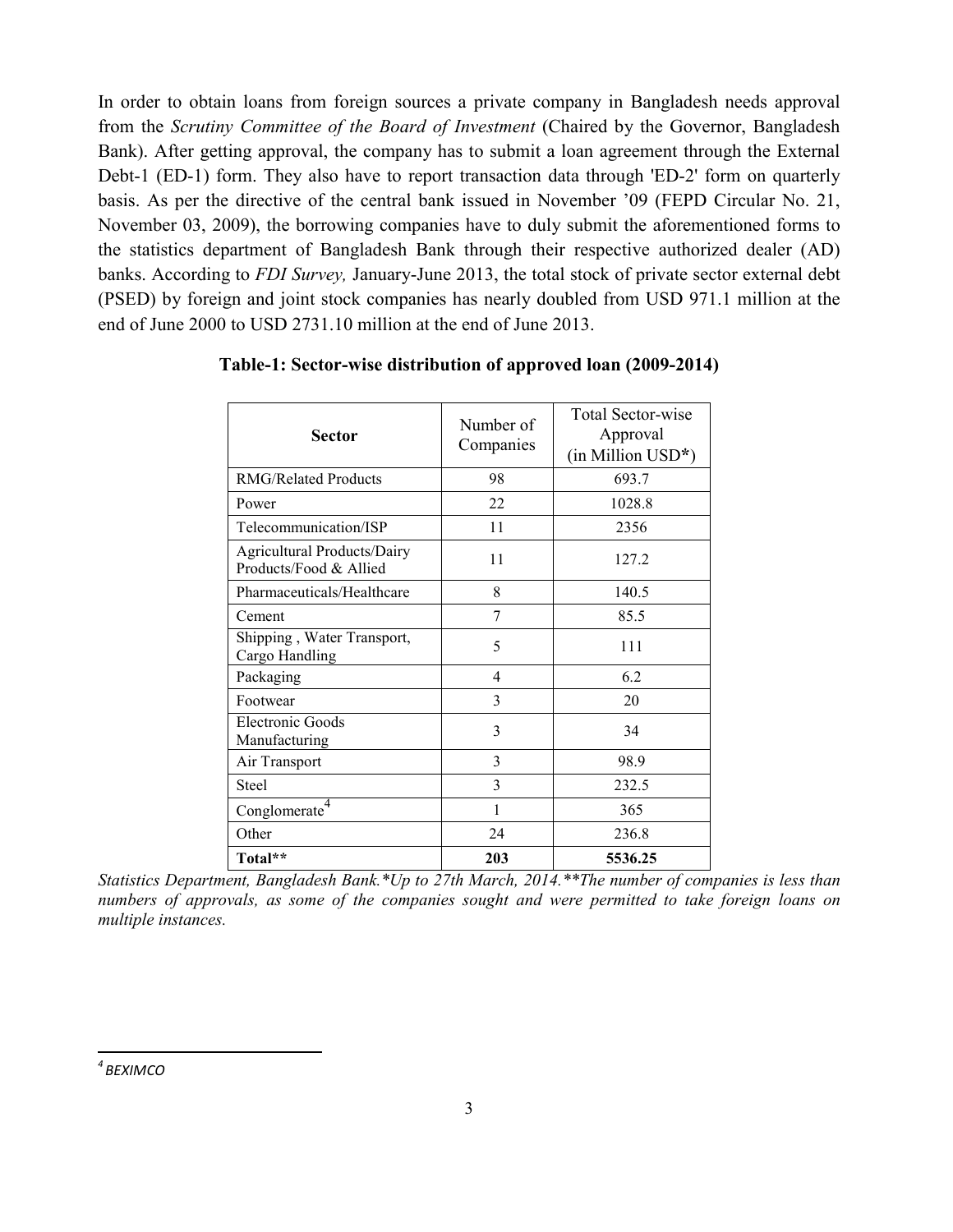### 3. Methodology

Both primary and secondary data have been used to assess the effectiveness of external commercial borrowing in Bangladesh. We collected secondary data of approved commercial borrowing and disbursement by BoI from the statistics department of BB. Two hundred and three private companies received approval for foreign loan during 2010-2013 (Table 1). The approval list contained companies from different sectors of the economy, ranging from food product, aviation, RMG to banking, telecommunication etc. From 203 companies, thirteen were selected from the list for field visit. The study team visited the selected companies and held personal interviews with company officials to acquire primary data and understand their view on external commercial borrowing. After collecting data, the team consolidated its findings.

### 4. An Overview of Private Sector External Borrowing

About 20 private enterprises got approval of USD 936.30 million loans in 2011 which increased to USD 1579.57 million (among 81 enterprises) in 2012 and further to USD 1555.33 million (among 116 enterprises) in 2013. The average approved loan size over these three years is USD 1357.06 million per year among roughly 55 companies on average.

Table-2 shows the trends of quarterly disbursements of external debt. In 2012, an amount of USD 528.98 million has been disbursed by external lenders to Bangladesh private corporate sectors as against USD 1520.59 million approved loan by the BoI (Appendix-1). This amount is about 35.0 percent of the total approved loan for 2012 and 25.30 percent for 2013. The low proportion of disbursement against BoI approval requires further investigation.

|     |                                  |                |                |                |          |          |                | (Amount in million USD) |                |
|-----|----------------------------------|----------------|----------------|----------------|----------|----------|----------------|-------------------------|----------------|
| SI. | <b>Item</b>                      | <b>2012 O1</b> | <b>2012 O2</b> | <b>2012 O3</b> | 2012 04  | 2013 01  | <b>2013 Q2</b> | <b>2013 Q3</b>          | <b>2013 O4</b> |
|     |                                  |                |                |                |          |          |                |                         |                |
|     | Outstanding of PNED at end       |                |                |                |          |          |                |                         |                |
|     | quarter                          | 1,228.55       | 1,318.49       | 1,502.93       | 1,522.72 | 1,742.12 | 2,037.48       | 1,745.50                | 1,744.53       |
|     | Drawing during the period        | 57.46          | 151.04         | 255.21         | 65.27    | 228.66   | 46.84          | 38.19                   | 79.75          |
|     | Debt Service Payments during the |                |                |                |          |          |                |                         |                |
|     | period                           | 93.94          | 68.66          | 84.91          | 52.71    | 45.07    | 31.40          | 19.00                   | 12.27          |

Source: Foreign Investment & External Debt Division (FIED), Statistics Department, Bangladesh Bank

Note:

1) The above statistics included Medium and Long Term (MLT) External Debt only.

2) MLT Loans does not included external borrowings of EPZ-A type enterprises .

3) The above report/output generated from DMFAS V6.0 software.

Private Nonguaranteed External Debt stocks (PNED) of Bangladesh at the end of 2012 was less than 1 percent of that of India. The ratio is low even when comparing the relative PNED stocks of these two countries. India's PNED stocks were 42.26 percent of its total external debt and 8.62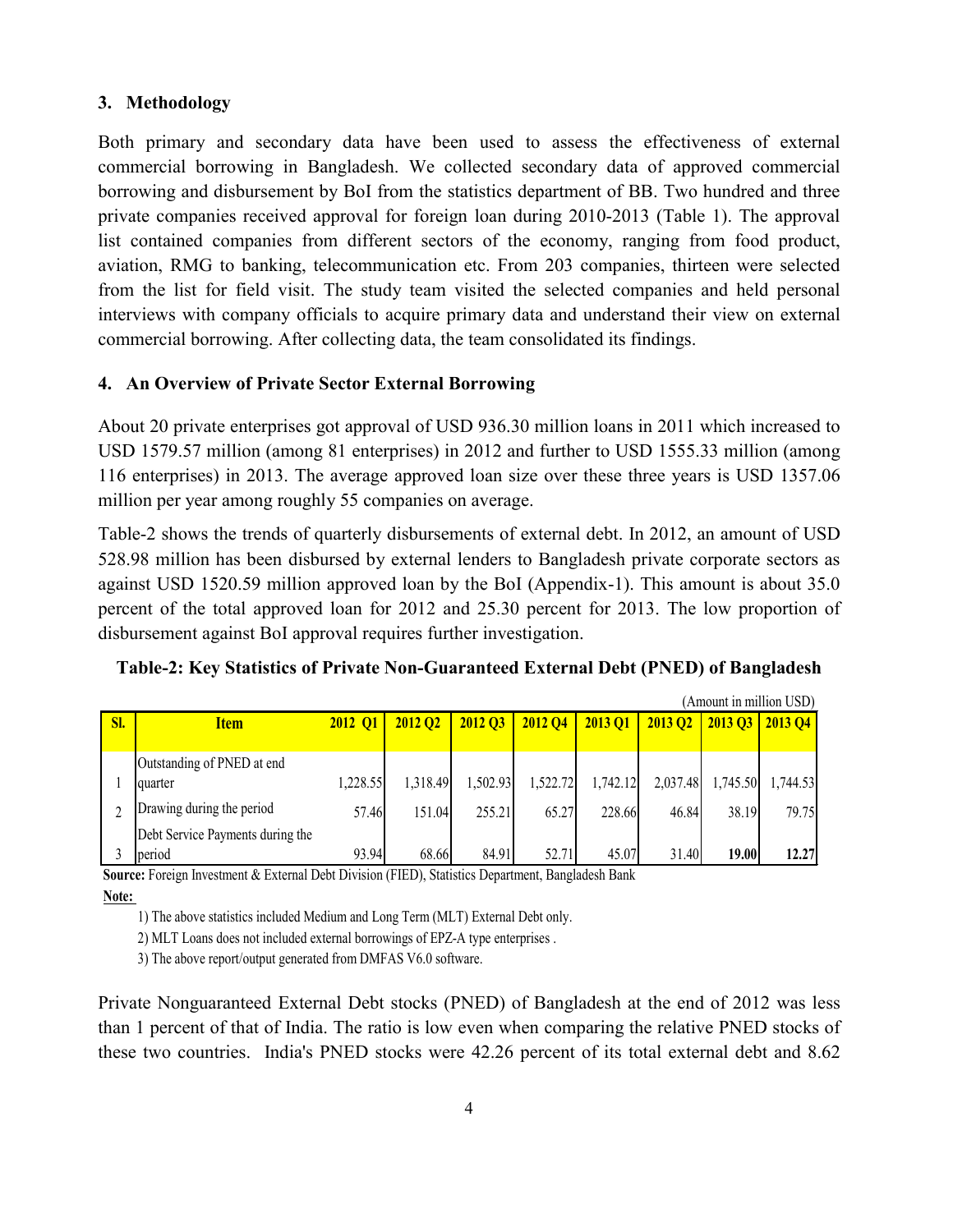percent of its GDP at the end of the 2012. For Bangladesh, it was 5.05 percent and 1.13 percent respectively (Table- 3).

| <b>Indicator Name</b>                                          | India   | <b>Bangladesh</b> |
|----------------------------------------------------------------|---------|-------------------|
| Private Nonguaranteed External Debt stocks, PNED (DOD, current | 160.20  | 1.32              |
| US\$ in billions)                                              |         |                   |
| External debt stocks, total (DOD, current US\$)                | 379.09  | 26.13             |
| GDP (current US\$ in billions)                                 | 1858.74 | 116.35            |
| PNED as % of Total External Debt                               | 42.26   | 5.05              |
| PNED as % of GDP                                               | 8.62    | 1.13              |

Table-3: Private External Debt Stock at the end of 2012

Source: *Statistics Department, Bangladesh Bank and World Development Indicators, 2013*



*Chart -1: Long term PSED and GDP ratio of Selected South Asian Countries*

Chart-1 shows the ratio of external commercial borrowing by the private sector to GDP of four neighboring countries. The private sector debt to GDP ratio is the highest for India which is about 8 percent of GDP, while in Sri Lanka, Bangladesh and Pakistan the ratios are 1.72 percent, 1.49 percent and 1.22 percent respectively.

Chart-2 shows that stock of external debt levels as a share of GDP plus remittances have fallen over the last decade. From Chart-3 we can see that in the recent years, external debt stock as a percentage of export plus remittances show a downward trend. Chart-4 also exhibit how external debt levels have declined over time in terms of revenue (excluding grants). A summary of the November 2013 update of Debt Sustainability Analysis of Bangladesh under IMF Country Report No. 13/357 is provided in Box-1 that shows how Bangladesh is poised to remain a low-risk destination for external credit over the time period 2014-2034.

Source*: World Development Indicators, 2012*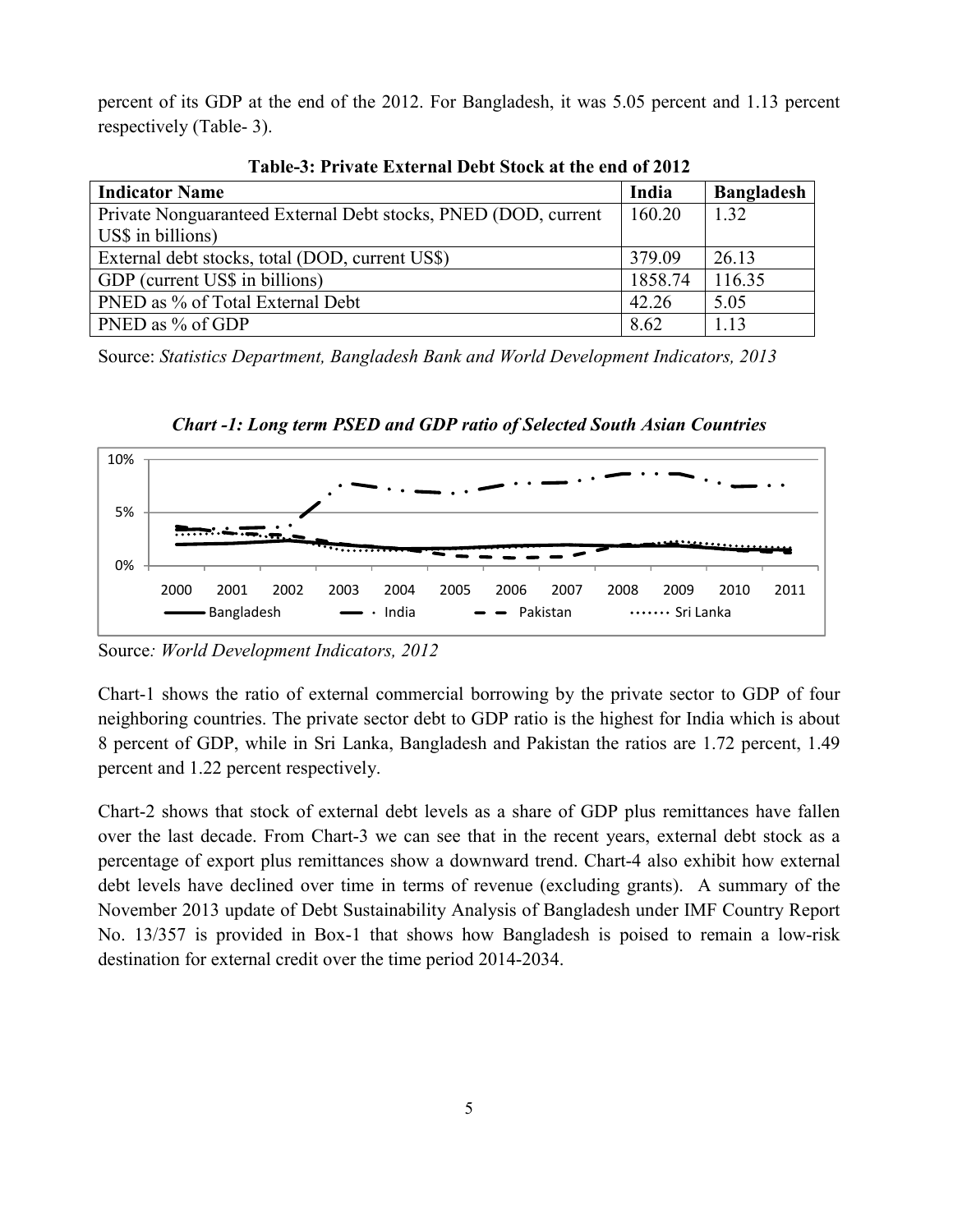



Source*: World Development Indicators, 2012*

*Chart -3: Debt-to-export+ remittances ratio*



Source*: World Development Indicators, 2012.*

Note: Here exports indicates total exports of goods, services and primary income

Chart -4: Debt-to-revenue ratio



Source*: World Development Indicators, 2012.* Note: Debt figure excludes grants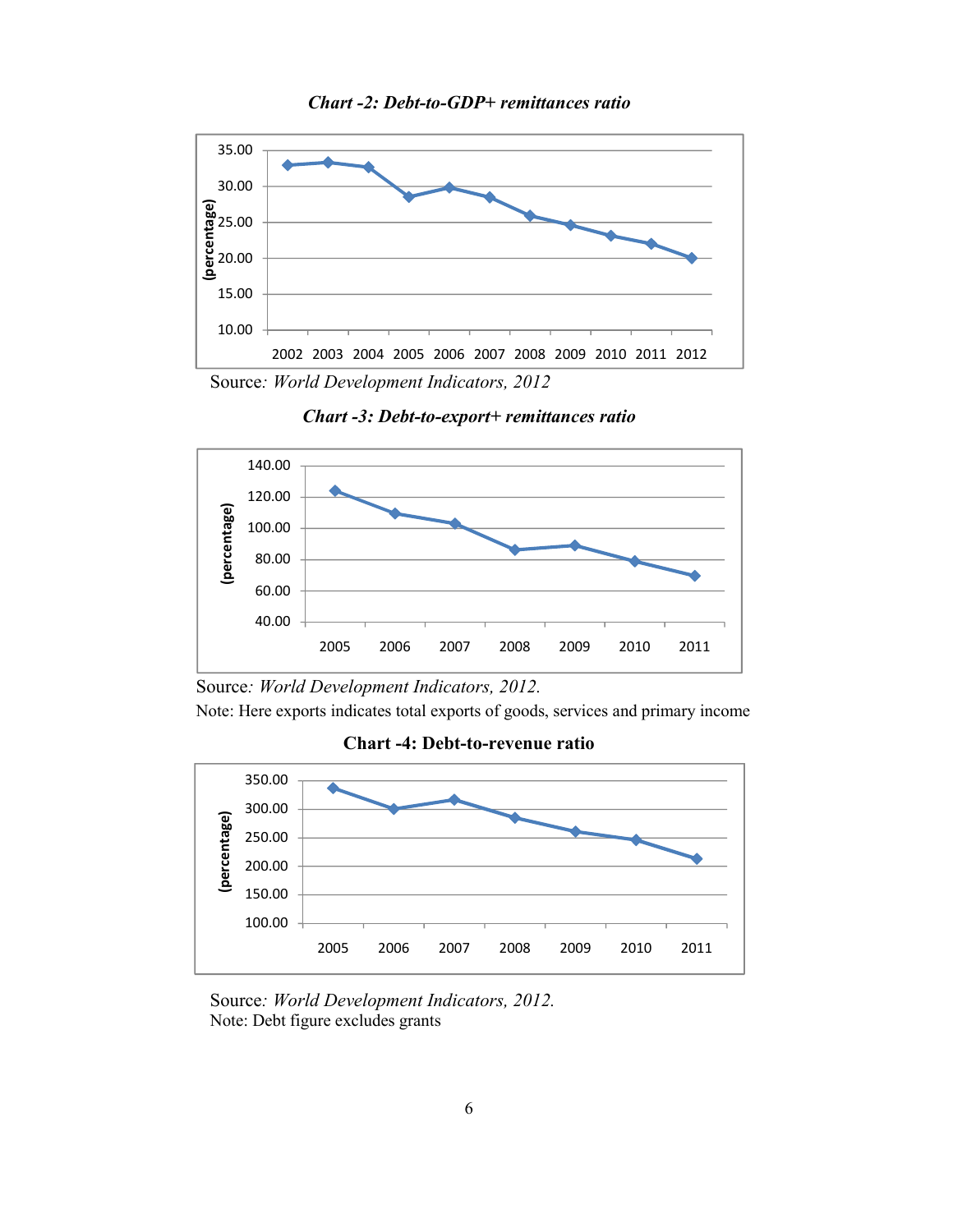### Box 1: Summary of IMF/IDA Debt Sustainability Analysis Update, December 2013

The November 2013 update of Debt Sustainability Analysis (DSA) carried out jointly by IMF and IDA (IMF Country Report No. 13/357, December 2013) indicates that Bangladesh is highly unlikely to face any major debt-related stress within the next 20 years. The DSA team considered the outstanding figures of both domestic and external debt at end FY13 as well as historic trend of these data and performed the analysis assuming a discount rate of 5 percent. The investigation hypothesized two types of scenarios- baseline scenario and alternative scenarios. The baseline scenario presupposes no shocks and projects the state of different debt indicators of Bangladesh up to year 2034. During this time-frame, the Present Value (PV) of both public and publicly guaranteed (PPG) external debt and domestic debt-to-GDP ratio are expected to fall, while all the debt-indicators are expected to stay below the 'policy-dependent debt burden thresholds'.

The first alternative scenario contemplates the joint impact of three distinct government initiatives on PPG debt. It considers the issuance of a US\$ 1.0 billion sovereign bond, new nonconcessional borrowing of US\$ 6.0 billion for constructing nuclear reactors and additional recapitalization of state-owned banks. Under the hypothetical framework, these events cause only a slight rise in total public debt in the origin years that dies out in the medium term. External debt risk remains low as well.

The second alternative scenario is a sensitivity test to check the impact of a permanent growth shock (decline) on the baseline outcomes. The DSA team examines what happens if growth rate falls to a lower rate permanently. The average growth rate of Bangladesh has been 6.2 percent over the last 10 years with a standard deviation of 0.3 percent. The analysis finds out that overall results remain largely unchanged in case of a shock equal to one or two standard deviations. To test an extreme situation, the shock is set equal to six times standard deviation (2 percentage points). The growth shock originates in FY14 and continues throughout the horizon. Debt ratios rise significantly as a result of this shock; yet external debt risk remains much lower than the thresholds.

This evaluation demonstrates how Bangladesh would remain strong in the face of most extreme shocks related to debt conditions (particularly external debt) over a long-term horizon and presents a strong case for allowing more private external loans into the economy.

### An Analysis of the Private Commercial Borrowing: Results from Primary Survey

### 5. Major Findings of the Survey

Thirteen companies in various sectors like RMG, footwear, knit garments, agricultural products, air transport, telecommunications, chocolate confectionary and food, shipping lines, power generation, pharmaceuticals, electric generation, cement and steel mills were selected for the survey. Between 2007-2013, these 13 companies altogether borrowed USD 894.24 million.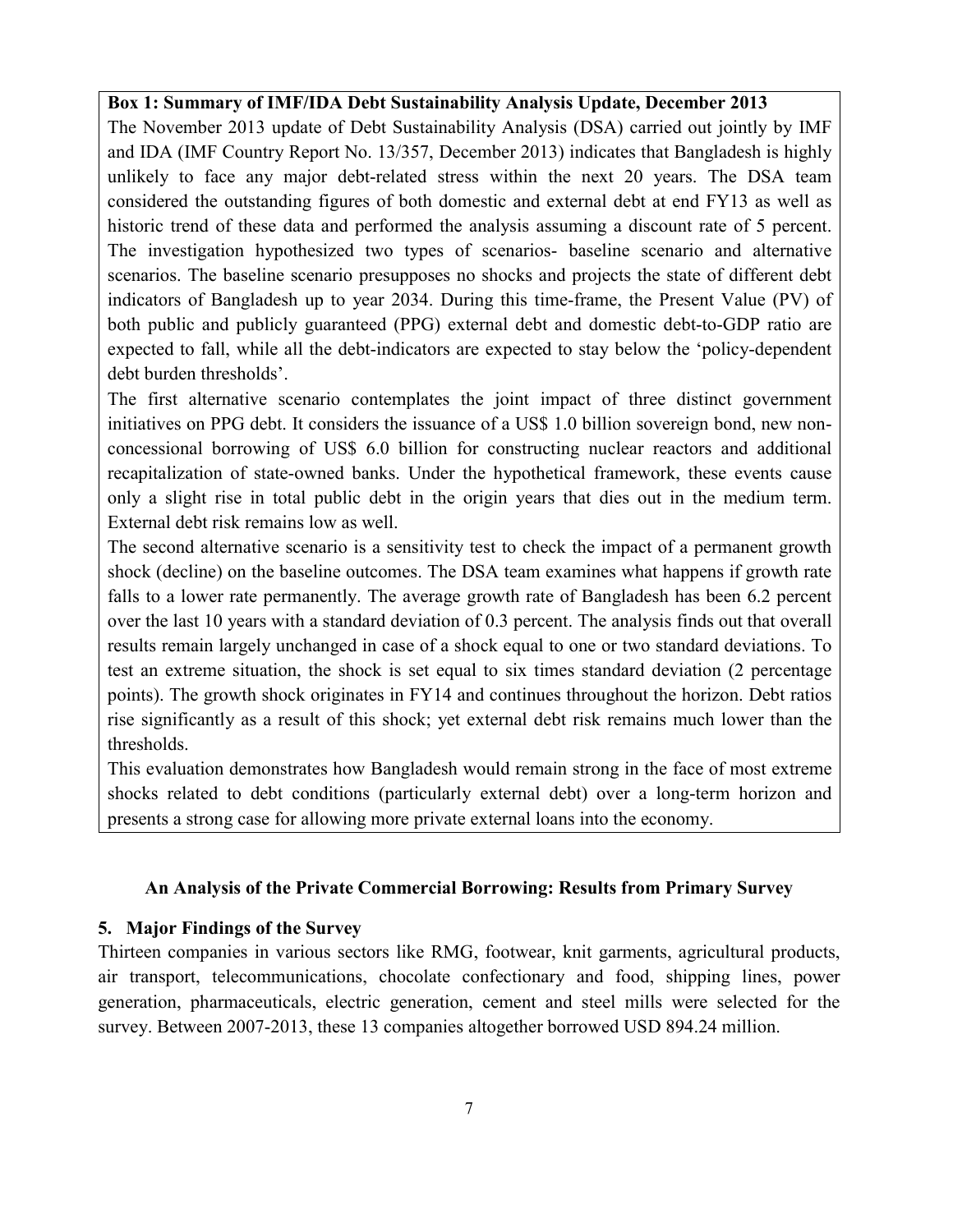Analyses of the survey results show that these loans have been used mostly to import foreign capital machineries to expand existing projects and to establish new ones as well. The summary results are interpreted in the following paragraphs. Further elaboration on the topic is given in Appendix-4.

It is revealed from the survey that the main rationale for borrowing from foreign sources are because of lower interest rate compared to domestic sources; (external: libor+3- 4.5%.Domestic:14%-18%) and also because most local banks could not finance large projects, due to their limited capital base. In terms of the loan use most of the companies uses borrowed fund mainly to import capital machineries either to start new projects or to expand the existing one. Some of the external loan has been used to pay off local loans, and one company used the loan to pay LC payments (Deferred LC).

The survey results suggest that the loans were used productively, except for one company who faced difficulty in purchasing land for the new project and had to reimburse majority of the disbursed loan.

The survey result also pointed to some difficulties in external borrowing such as:

- i) Due to exchange rate fluctuation some companies-which do not export, face losses in local currency since they need to pay in dollars.
- ii) One company which borrowed from the offshore banking unit of a local bank, faced significant losses as the bank was unable to continue foreign exchange financing-and switched to higher cost local financing.
- iii) One company sighted the lengthy procedure of loan approval as a major hurdle to acquire loans.

## 6. Recommendations

We would like to make the following recommendations.

First, further work need to be done to find out whether indeed companies are facing any difficulty in availing loans after getting the approval, or whether the disbursement data recorded in the statistics department of BB is incomplete.

Second, since Bangladesh's debt repayment capacity has steadily improved and these funds appear to contribute to growth, one can consider further encouraging these types of loans. One way would be to significantly simplify the approval process by for instance introducing on-line submission of applications and through clear communication over procedures.

Third, in terms of loans utilization, the borrowing companies could be asked to report on a sixmonth basis on use of the foreign commercial borrowing.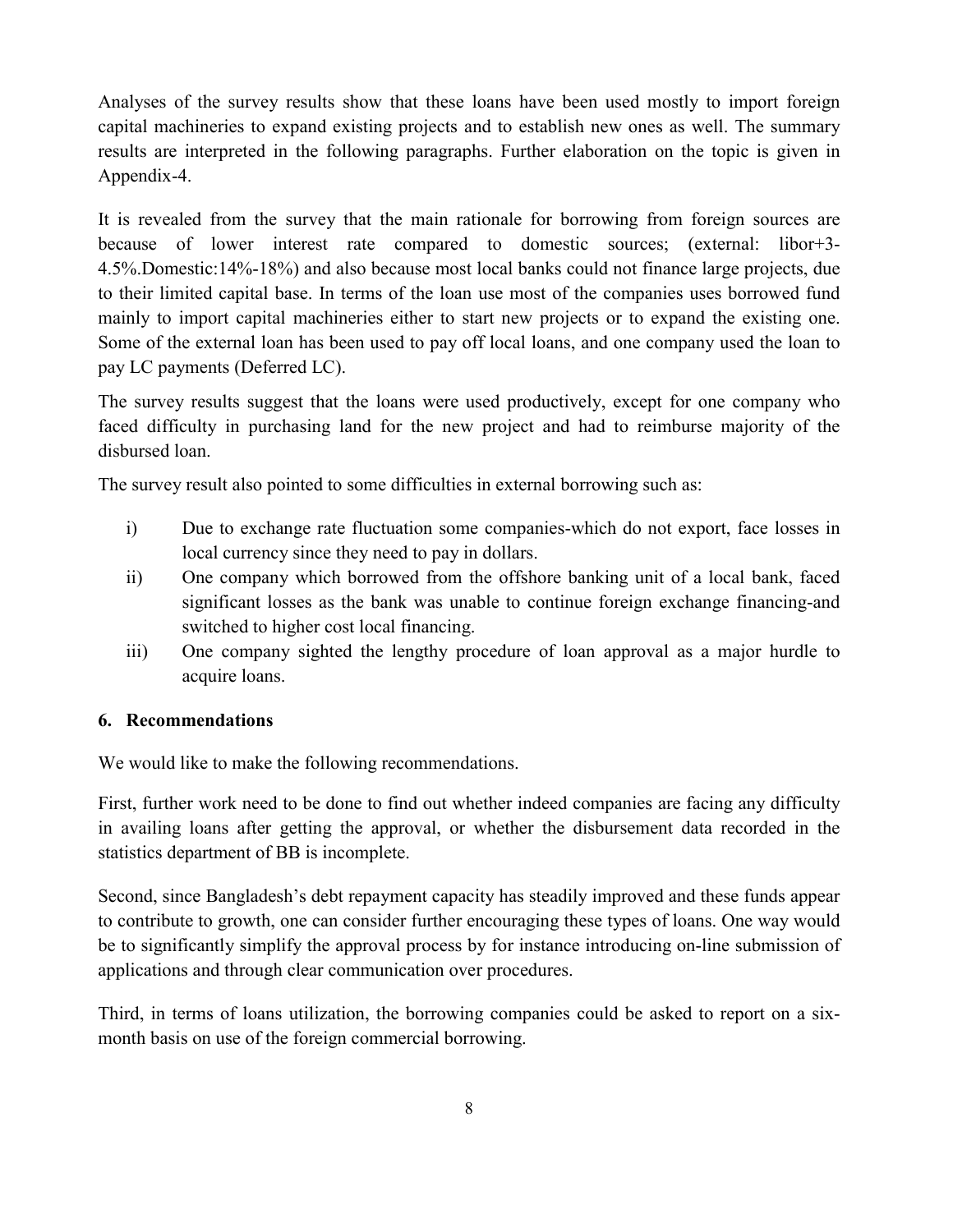Table-4: Summary of the survey results of private commercial borrowing of 13 selected companies (Contd.)

| ${\bf SL}$     | Name of               | Year of         | <b>Sector</b> | <b>Interest</b>          | <b>Total</b>             | <b>Actual</b>               | <b>Use of loan</b>                   |
|----------------|-----------------------|-----------------|---------------|--------------------------|--------------------------|-----------------------------|--------------------------------------|
| No.            | Company               | Loan            |               | Rate                     | <b>Approved</b><br>(BOI) | <b>Disbursem</b><br>ent USD |                                      |
|                |                       | <b>Approval</b> |               |                          | loans                    | <b>Million</b>              |                                      |
|                |                       |                 |               |                          | <b>USD</b>               |                             |                                      |
|                |                       |                 |               |                          | <b>Million</b>           |                             |                                      |
| $\mathbf{1}$   | Vintage Denim         | 2012            | <b>RMG</b>    | 3-months                 | 6.00                     | 6.00                        | Import of capital                    |
|                | Studio Ltd            |                 |               | LIBOR+                   |                          |                             | machineries for                      |
|                | (VDSL)                |                 |               | 4.5% margin<br>per annum |                          |                             | expansion                            |
| $\overline{2}$ | <b>Blue Ocean</b>     | 2011            | Footwear      | 5.00% p.a.               | 2.28                     | 2.28                        | Used for fixed                       |
|                | Footwear              |                 |               |                          |                          |                             | assets like                          |
|                | Limited               |                 |               |                          |                          |                             | procurement of                       |
|                |                       |                 |               |                          |                          |                             | plant &                              |
|                |                       |                 |               |                          |                          |                             | machinery and                        |
|                |                       |                 |               |                          |                          |                             | civil construction                   |
| $\overline{3}$ | Ever Smart            | 2010            | Knit          | $0\%$ (parent            | 13.37                    | 10.87                       | of infrastructure<br>Used for        |
|                | Bangladesh Ltd.       |                 | Garments      | company                  |                          |                             | machineries and                      |
|                |                       |                 |               | loan)                    |                          |                             | equipment and for                    |
|                |                       |                 |               |                          |                          |                             | the infrastructure                   |
| $\overline{4}$ | Natore Agro           | 2012            | Agricultural  | 5.09%                    | 15.00                    | 10.00                       | Fixed Assets; to                     |
|                | Ltd.                  |                 | Products      |                          |                          |                             | import capital                       |
|                |                       |                 |               |                          |                          |                             | machineries.                         |
|                |                       |                 |               |                          |                          |                             | Additionally, part<br>of the loan is |
|                |                       |                 |               |                          |                          |                             | being used for                       |
|                |                       |                 |               |                          |                          |                             | refinancing                          |
|                |                       |                 |               |                          |                          |                             | domestic loans.                      |
| 5              | <b>United Airways</b> | 2008-           | Air           | Zero                     | 61.30                    | 21.80                       | Fixed Assets; easy                   |
|                | (BD) Ltd.             | 2011            | Transport     | interest                 |                          |                             | procurement of                       |
|                |                       |                 |               | rate                     |                          |                             | aircraft & related                   |
|                |                       |                 |               | (suppliers'              |                          |                             | items (spare parts)                  |
|                |                       |                 |               | credit)                  |                          |                             |                                      |
| 6              | Orascom               | $2007 -$        | Telecommu     | 3MUS\$                   | 830.51                   | 266.73                      | Fixed assets                         |
|                | Telecom               | 2012            | nication      | $LIBOR +$                |                          |                             |                                      |
|                | Bangladesh Ltd        |                 |               | 0.55%                    |                          |                             |                                      |
|                |                       |                 |               | TO 3M US\$               |                          |                             |                                      |
|                |                       |                 |               | $LIBOR +$                |                          |                             |                                      |
|                |                       |                 |               | 3.70%.                   |                          |                             |                                      |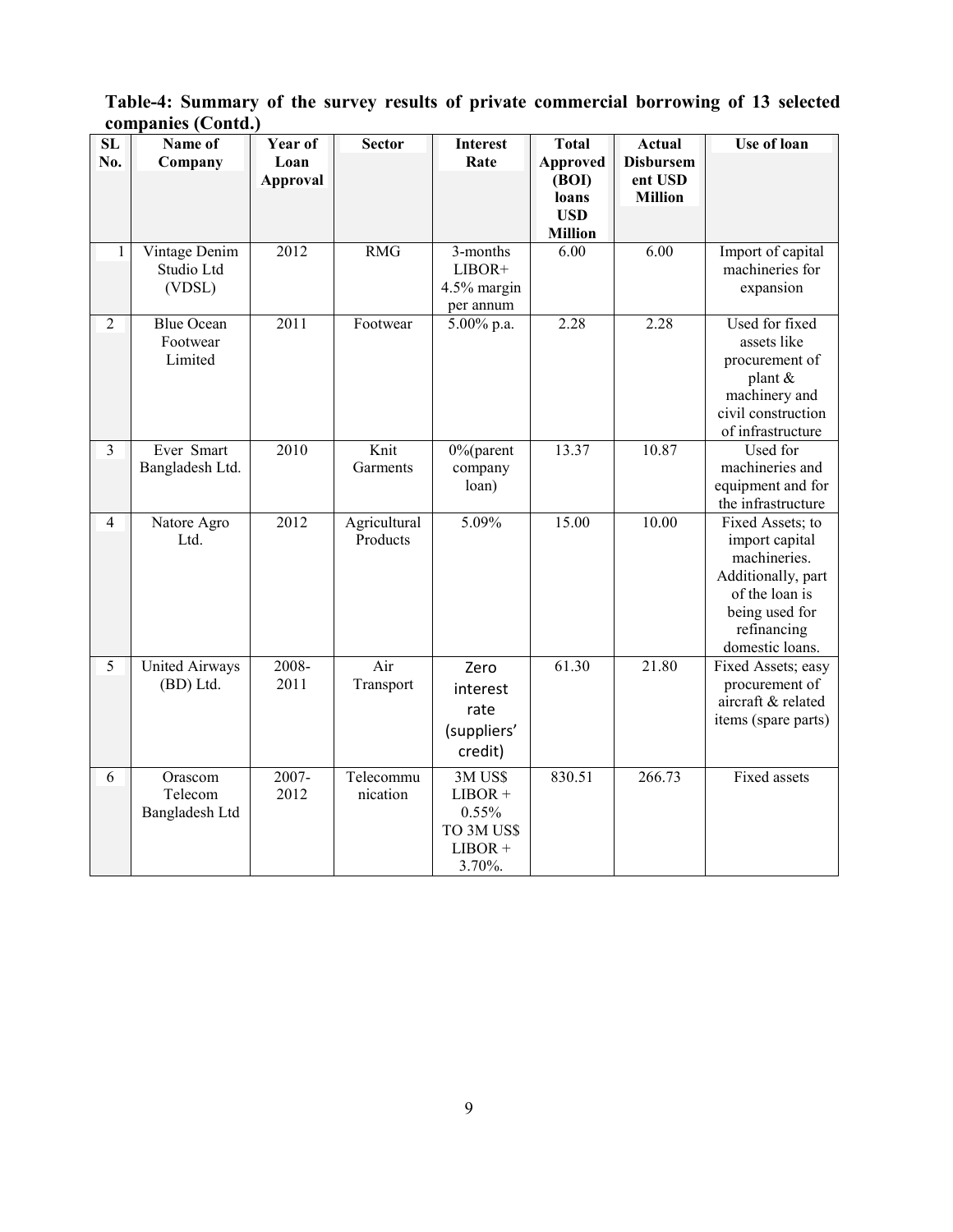|           |  |  | Table-4: Summary of the survey results of private commercial borrowing of 13 selected |  |  |
|-----------|--|--|---------------------------------------------------------------------------------------|--|--|
| companies |  |  |                                                                                       |  |  |

| SL     | Name of             | Year     | <b>Sector</b>         | <b>Interest</b> | <b>Total</b>   | <b>Actual</b>       | <b>Use of loan</b> |
|--------|---------------------|----------|-----------------------|-----------------|----------------|---------------------|--------------------|
| No.    | Company             | of       |                       | Rate            | <b>Approve</b> | <b>Disbursement</b> |                    |
|        |                     | Loan     |                       |                 | $d$ (BOI)      | <b>USD Million</b>  |                    |
|        |                     | Appr     |                       |                 | loans          |                     |                    |
|        |                     | oval     |                       |                 | <b>USD</b>     |                     |                    |
|        |                     |          |                       |                 | <b>Million</b> |                     |                    |
| $\tau$ | Nestle              | 2012     | Chocolate             | 3M US\$         | 17.00          | 17.00               | Fixed assets;      |
|        | Bangladesh          |          | Confectionery         | $LIBOR +$       |                |                     | purchase of        |
|        | Ltd.                |          | &Food                 | Margin of       |                |                     | capital machinery  |
|        |                     |          |                       | 350 bps         |                |                     |                    |
| 8      | <b>BRAC Bank</b>    | 2011     | Bank, OBU             | 3MUS\$          | 40.00          | 40.00               | Trade finance      |
|        | Limited (           |          |                       | $LIBOR +$       |                |                     | program $&$ to     |
|        | <b>BRAC OBU)</b>    |          |                       | $3.25\%$ .      |                |                     | support OBU,       |
|        |                     |          |                       |                 |                |                     | loan & bill        |
|        |                     |          |                       |                 |                |                     | discounting.       |
| 9      | Akij Ocean          | 2011     | <b>Shipping Lines</b> | $6.00\%$        | 15.00          | 14.98               | Fixed Assets; to   |
|        | Line Ltd.           |          |                       |                 |                |                     | pay the LC         |
|        |                     |          |                       |                 |                |                     | payment (          |
|        |                     |          |                       |                 |                |                     | deferred LC) of    |
|        |                     |          |                       |                 |                |                     | buying a ship      |
| 10     | <b>RZ</b> Power     | 2010     | Power                 | 3MUS\$          | 15.45          | 15.45               | Fixed Assets;      |
|        | Ltd.                |          | Generation            | $LIBOR +$       |                |                     | procuring capital  |
|        |                     |          |                       | $3.5\%$         |                |                     |                    |
| 11     | Incepta             | $2011 -$ | Pharmaceuticals       | 3M US\$         | 45.00          | 10.00               | Investment in      |
|        | Pharmaceutic        | 2013     |                       | $LIBOR +$       |                |                     | fixed assets       |
|        | als Ltd.            |          |                       | 4%              |                |                     |                    |
| 12     | Summit              | 2011     | Electric              | 3MUS\$          | 45.00          | 45.00               | Fixed assets       |
|        | Power Ltd.          |          | Generation            | $LIBOR +$       |                |                     |                    |
|        |                     |          |                       | 4%              |                |                     |                    |
| 13     | Shun Shing          | 2012-    | Cement                | 3MUS\$          | 20.00          | 5.36                | To import capital  |
|        | <b>Cement Mills</b> | 2013     |                       | $LIBOR +$       |                |                     | machinery          |
|        | Ltd.                |          |                       | 3.5%            |                |                     |                    |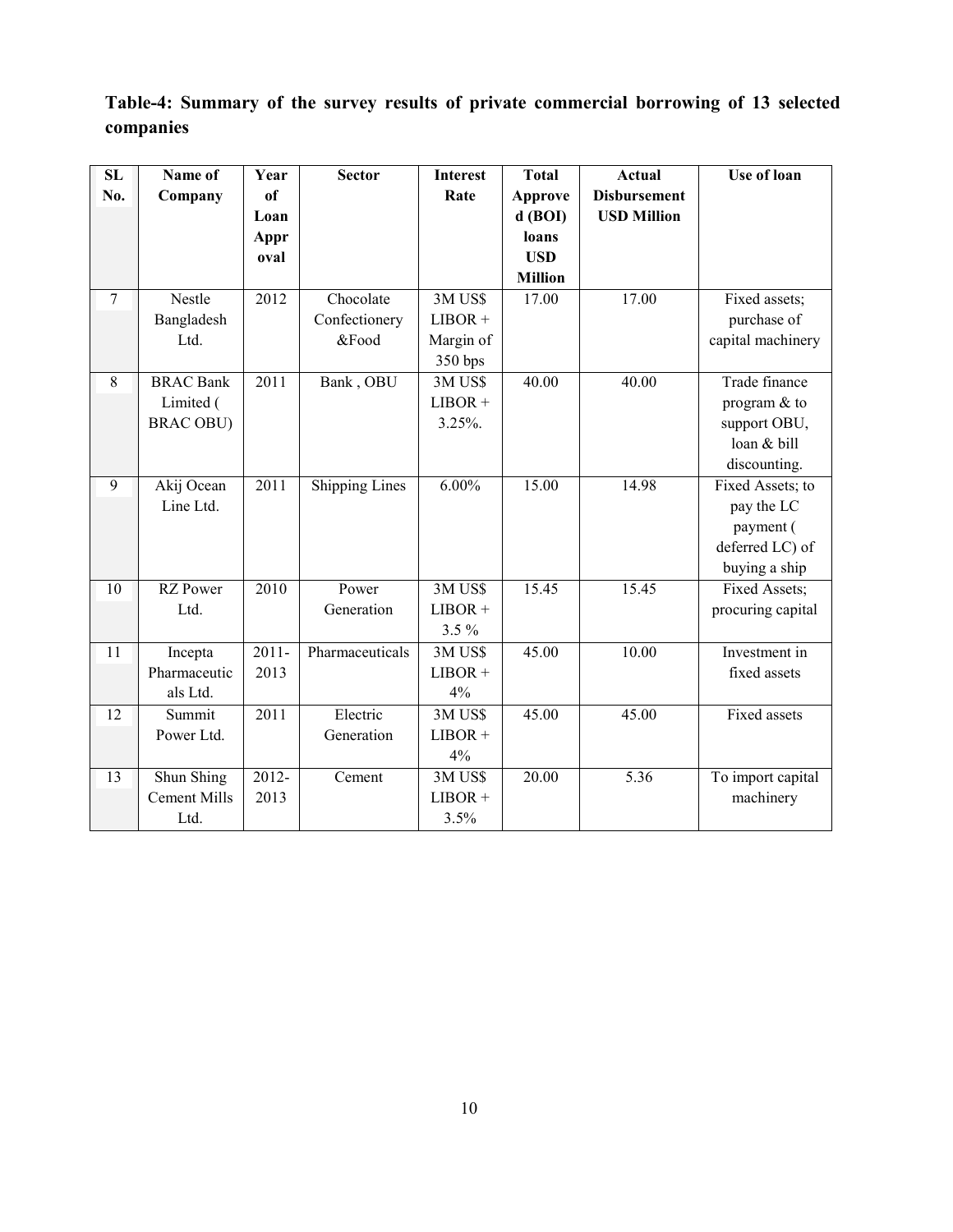## Appendix

| SI. No.            | Name of the Debtor                           | Approved Amountexcluding amendment (in Million US\$) | Date of BOI Authorisation |
|--------------------|----------------------------------------------|------------------------------------------------------|---------------------------|
| 1                  | BM Container Depot Limited.                  | 4.00                                                 | $1-Jul-09$                |
| $\overline{2}$     | Imperial Hospital Ltd                        | 24.90                                                | 1-Jul-09                  |
| 3                  | Imperial Hospital Ltd                        |                                                      |                           |
| $\overline{4}$     | WWR Bio Fertilizer Limited                   | 6.59                                                 | 1-Jul-09                  |
| 5                  | Orascom Telecom Bangladesh Ltd               | 115.00                                               | 1-Jul-09                  |
| 6                  | Regent Spinning Mills Ltd                    | 16.50                                                | 1-Jul-09                  |
|                    | Echotex Limited                              | 1.70                                                 | 1-Jul-09                  |
| 8                  | Square Pharmaceuticals Limited               | 15.00                                                | 1-Jul-09                  |
| 9                  | Well Spin Composit Ltd                       | 96.00                                                | 1-Jul-09                  |
| $10$               | Cosmopolitan Fashions Limited                | 1.00                                                 | 6-Mar-09                  |
| 11                 | Apex Textile Printing Mills Limited          | 5.00                                                 | 8-Feb-og                  |
| 12                 | RFL Plastic Limited                          | 15.00                                                | 8-Feb-og                  |
| 13                 | Augere Wireless Broadband Bangladesh Limited | 10.00                                                | 8-Feb-og                  |
| 14                 | United Airways Limited                       | 6.50                                                 | 9-Jun-09                  |
| 15                 | Orascom Telecom Bangladesh Ltd.              | 50.00                                                | 17-Nov-09                 |
| 16                 | Lyric Apparels Limited                       | 0.20                                                 | 17-Nov-09                 |
| 17                 | Color City Limited                           | 20.00                                                | 17-Nov-09                 |
| 18                 | United Airways Ltd                           | 14.42                                                | 17-Nov-09                 |
| 19                 | United Airways Ltd                           |                                                      | 17-Nov-09                 |
| 20                 | Pacific Bangladesh Telecom Ltd.              | 10.80                                                | 17-Nov-09                 |
| Total in Year 2009 |                                              | 412.61                                               |                           |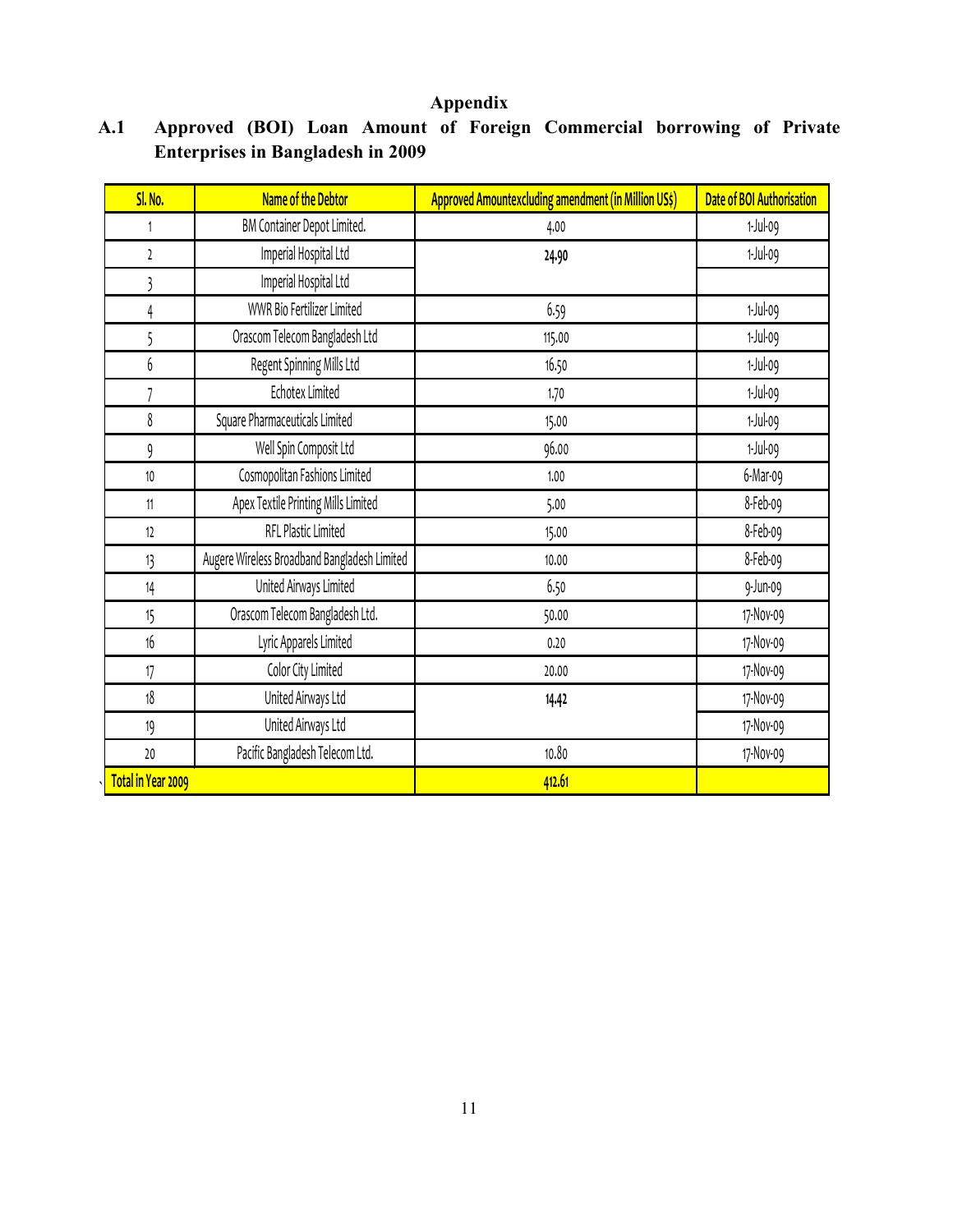| SI. No.            | Name of the Debtor                         | <b>Approved Amountexcluding amendment (in Million US\$)</b> | Date of BOI Authorisation |
|--------------------|--------------------------------------------|-------------------------------------------------------------|---------------------------|
| 1                  | Dutch-Bangla Pack Limited                  | 1.50                                                        | 3-Mar-10                  |
| $\mathfrak{p}$     | Ever Smart Bangladesh Limited              | 13.37                                                       | 3-Mar-10                  |
| 3                  | Banglalion Communication Limited           | 6.58                                                        | 3-Mar-10                  |
| 4                  | A & B Outwear Limited                      | 1.50                                                        | 25-Apr-10                 |
| 5                  | <b>Banglalion Communication Limited</b>    | 4.10                                                        | 25-Apr-10                 |
| 6                  | Mundipharma (Bangladesh) Private Limited   | 1.50                                                        | 25-Apr-10                 |
| $\overline{7}$     | RZ Power Limited                           | 15.45                                                       | 25-Apr-10                 |
| 8                  | Axiata (Bangladesh) Limited                |                                                             | 25-Apr-10                 |
| 9                  | Bangkok Cable (Bangladesh) Ltd.            | 3.05                                                        | 19-Jul-10                 |
| 10                 | Apex Lingerie Limited                      | 5.00                                                        | 19-Jul-10                 |
| 11                 | Asian Paints (Bangladesh) Limited          | 2.50                                                        | 19-Jul-10                 |
| 12                 | Axiata (Bangladesh) Limited                | 100.00                                                      | 20-Aug-10                 |
| 13                 | Sinha Spinning Limited                     | 11.00                                                       | 20-Aug-10                 |
| 14                 | United Airways (BD) Limited                | 30.17                                                       | 20-Aug-10                 |
| 15                 | United Airways (BD) Limited                |                                                             | 20-Aug-10                 |
| 16                 | Tasnim Chemical Complex Limited            | 19.10                                                       | 29-Sep-10                 |
| 17                 | Aswad Composite Limited                    | 8.00                                                        | 29-Sep-10                 |
| 18                 | Orascom Telecom Bangladesh Limited         | 60.00                                                       | 29-Sep-10                 |
| 19                 | Ananta Group Complex Limited               | 12.50                                                       | 11-Oct-10                 |
| 20                 | Perfetti Van Mella Bangladesh Pvt. Limited | 5.57                                                        | 11-Oct-10                 |
| 21                 | T&S Buttons (Bangladesh) Limited           | 1.88                                                        | 12-Aug-10                 |
| Total in Year 2010 |                                            | 302.77                                                      |                           |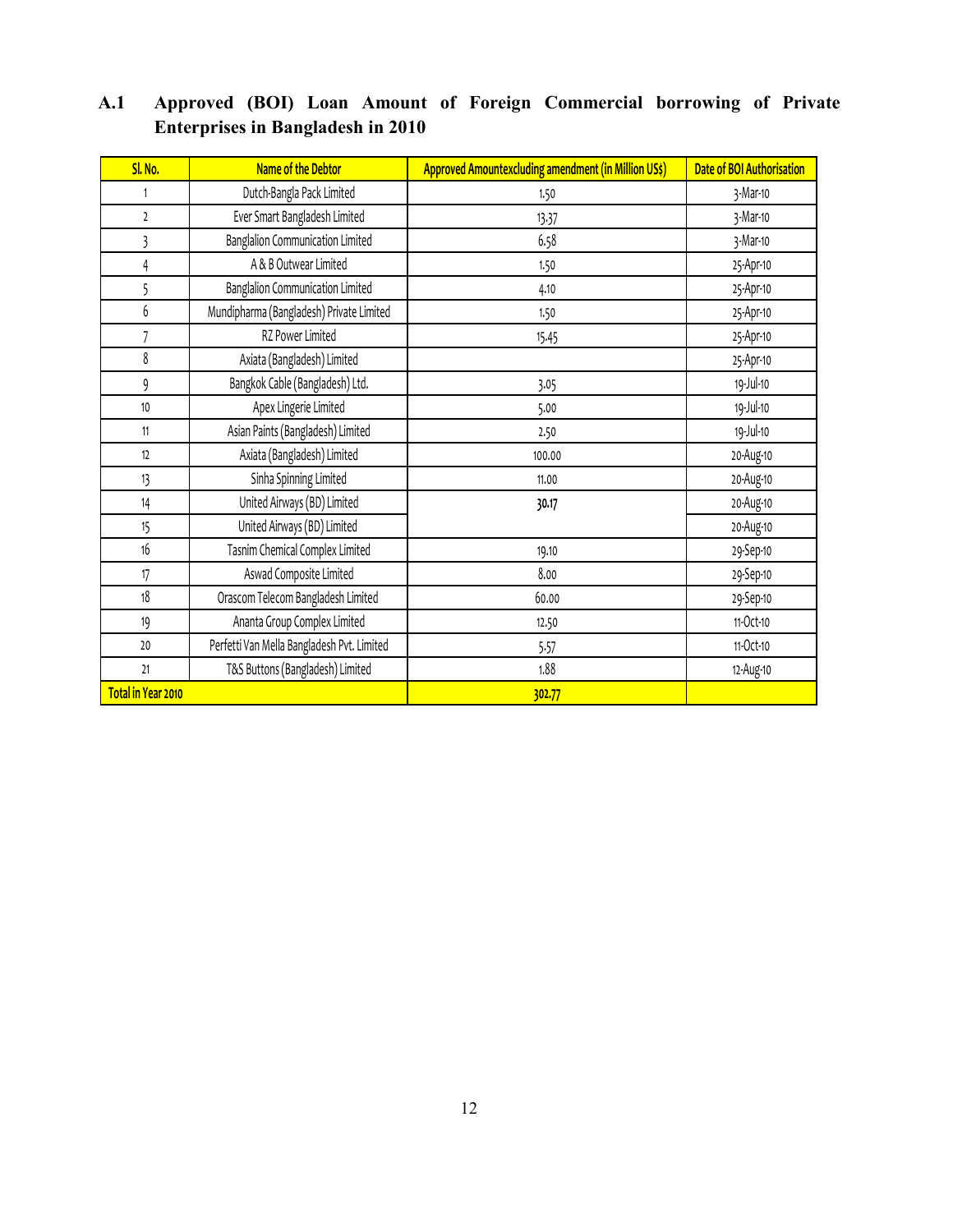| <b>SI. No.</b>          | <b>Name of the Debtor</b>              | <b>Approved Amountexcluding amendment (in Million US\$)</b> | Date of BOI Authorisation |
|-------------------------|----------------------------------------|-------------------------------------------------------------|---------------------------|
| $\mathbf{1}$            | Abul Khair Group                       | 7.50                                                        | 6-Feb-2011                |
| $\mathfrak z$           | Apex Adelchi Footwear Limited          | 9.51                                                        | 6-Feb-2011                |
| $\overline{\mathbf{3}}$ | Sai-An Agro Food Industries            | 14.50                                                       | 6-Feb-2011                |
| 4                       | Pacific Bangladesh Telecom Ltd.        | 6.16                                                        | 6-Feb-2011                |
| 5                       | Crystal Industrial BD. Pvt. Ltd.       | 11.30                                                       | 16-May-2011               |
| 6                       | Mundipharma Bangladesh Ltd.            | 0.57                                                        | 16-May-2011               |
| 7                       | PRAN Dairy Limited                     | 7.00                                                        | 16-May-2011               |
| 8                       | Yagi Bangladesh Garments Ltd.          | 2.10                                                        | 16-May-2011               |
| 9                       | Summit Narayanganj Power Ltd. (SNPL)   | 45.00                                                       | 2-Jun-2011                |
| 10                      | Incepta Pharmaceuticals Ltd.           | 15.00                                                       | 2-Jun-2011                |
| 11                      | Ha-Meem Denim Limited                  | 8.57                                                        | 2-Jun-2011                |
| 12                      | United Ashuganj Power Ltd.             | 26.00                                                       | 12-Jun-2011               |
| 13                      | Khanjahan Ali Power Company Ltd.       | 19.50                                                       | 12-Jun-2011               |
| 14                      | Akij Ocen Line Limited                 | 15.00                                                       | 28-Jul-2011               |
| 15                      | Denimach Limited                       | 1.20                                                        | 28-Jul-2011               |
| 16                      | Rupayan Port & Logistic Services Ltd.  | 12.00                                                       | 28-Jul-2011               |
| 17                      | Akij Ocen Line Ltd.                    | 15.00                                                       | 28-Jul-2011               |
| 18                      | Rupayan Port & Logistics Services Ltd. | 12.00                                                       | 28-Jul-2011               |
| 19                      | Robi Axiata Limited                    | 30.00                                                       | 8-Sep-2011                |
| 20                      | Mundipharma Bangladesh Ltd.            | 0.79                                                        | 8-Sep-2011                |
| 21                      | Khulna Power Company Unit-II Limited   | 50.00                                                       | 8-Sep-2011                |
| 22                      | United Airways (BD) Ltd.               | 32.60                                                       | 8-Sep-2011                |
| 23                      | Abul Khair Steel Melting Ltd.          | 90.00                                                       | 8-Sep-2011                |
| 24                      | Universal Menswear Ltd.                | 5.00                                                        | 24-Oct-2011               |
| 25                      | Bangladesh Export Import Co. Ltd.      | 350.00                                                      | 24-Oct-2011               |
| 26                      | Orascom Telecom Bangladesh Ltd.        | 150.00                                                      | 24-Oct-2011               |
| Total in Year 2011      |                                        | 936.30                                                      |                           |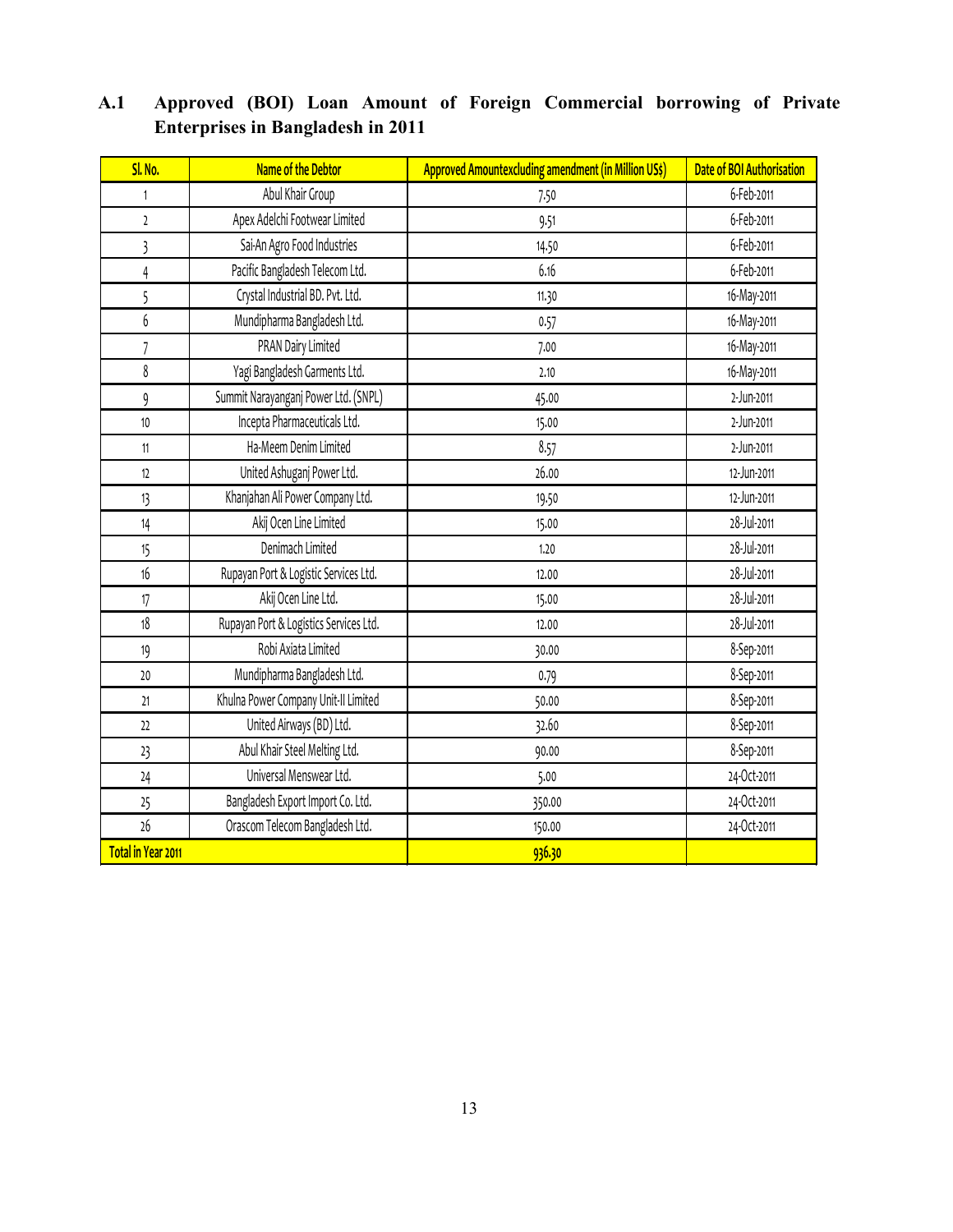| Sl. No.                   | <b>Name of the Debtor</b>                       | <b>Approved Amountexcluding amendment (in Million US\$)</b> | <b>Date of BOI Authorisation</b> |
|---------------------------|-------------------------------------------------|-------------------------------------------------------------|----------------------------------|
| $\mathbf{1}$              | Blue Ocean Footwear Ltd                         | 2.00                                                        | 3-Jan-2012                       |
| $\mathbf{2}$              | Crown Polymer Bagging Ltd.                      | 3.56                                                        | 3-Jan-2012                       |
| 3                         | Apex Lingerie Limited                           | 2.50                                                        | 3-Jan-2012                       |
| $\overline{4}$            | Agni Systems Ltd.                               | 1.88                                                        | 3-Jan-2012                       |
| 5                         | Nator Agro Ltd. (Pran)                          | 15.00                                                       | 7-Feb-2012                       |
| 6                         | Confidence Salt Ltd.                            | 5.31                                                        | 7-Feb-2012                       |
| $\overline{7}$            | Acron Intrastructure Services Ltd.              | 30.00                                                       | 7-Feb-2012                       |
| 8                         | Zyta Apparels Ltd.                              | 2.50                                                        | 7-Feb-2012                       |
| 9                         | Airtel Bangladesh Ltd.                          | 100.00                                                      | 7-Feb-2012                       |
| 10                        | Bangladesh Export Import Co. Ltd.               | 15.00                                                       | 7-Feb-2012                       |
| 11                        | Shun Shing Ltd.                                 | 20.00                                                       | 29-Feb-2012                      |
| 12                        | Advanced Data Networks System Ltd.              | 1.86                                                        | 29-Feb-2012                      |
| 13                        | ACS Towel Ltd.                                  | 10.00                                                       | 29-Feb-2012                      |
| 14                        | Pacific Bangladesh Telecom Ltd.                 | 0.95                                                        | 29-Feb-2012                      |
| 15                        | MJL Bangladesh Ltd.                             | 15.00                                                       | 29-Feb-2012                      |
| 16                        | JMS Holdings Ltd.                               | 15.00                                                       | 19-Apr-2012                      |
| 17                        | Green Housing & Energy Ltd.                     | 0.66                                                        | 19-Apr-2012                      |
| 18                        | Nestle Bangladesh Limited                       | 17.00                                                       | 19-Apr-2012                      |
| 19                        | Energyprima Ltd.                                | 4.07                                                        | 19-Apr-2012                      |
| 20                        | Banglalion Communication Ltd.                   | 9.45                                                        | 19-Apr-2012                      |
| 21                        | Incepta Pharmaceuticals Ltd.                    | 20.00                                                       | 3-Jun-2012                       |
| 22                        | DNV Clothing Ltd.                               | 4.00                                                        | 3-Jun-2012                       |
| 23                        | Emami Bangladesh Ltd.                           | 0.61                                                        | 3-Jun-2012                       |
| 24                        | Acron Infrastructure Services Ltd.              | 15.00                                                       | 3-Jun-2012                       |
| 25                        | Orascom Telecom Venture Ltd., Egypt             | 170.00                                                      | 8-Jul-2012                       |
| 26                        | IL Bangla Ltd.                                  | 4.00                                                        | 8-Jul-2012                       |
| 27                        | DBL group                                       | 15.00                                                       | 8-Jul-2012                       |
| 28                        | Uttara Foods & Feeds (Bangladesh) Ltd.          | 7.40                                                        | 8-Jul-2012                       |
| 29                        | Modhumoti Power Limited                         | 30.00                                                       | 17-Jul-2012                      |
| 30                        | Meghnaghat Power Company Ltd.                   | 17.24                                                       | 17-Jul-2012                      |
| 31                        | Energyprima Ltd.                                | 4.97                                                        | 17-Jul-2012                      |
| 32                        | Sylvan Agriculture Ltd.                         | 25.10                                                       | 28-Aug-2012                      |
| 33                        | Banga Building Materials Ltd.                   | 20.00                                                       | 28-Aug-2012                      |
| 34                        | Energyprima Ltd.                                | 7.60                                                        | 28-Aug-2012                      |
| 35<br>36                  | Energyprima Ltd.<br>Western Marin Shipyard Ltd. | 15.00                                                       | 28-Aug-2012<br>28-Aug-2012       |
|                           | M.I. Cement Factory Ltd.                        | 15.00                                                       | 28-Aug-2012                      |
| 37<br>38                  | Universal Menswear Ltd.                         | 5.00                                                        | 28-Aug-2012                      |
| 39                        | RR Imperial Electronics Ltd.                    | 1.25                                                        | 28-Aug-2012                      |
| 40                        | Genesis Washing Ltd.                            | 1.20                                                        | 28-Aug-2012                      |
| 41                        | NovoAir Limited                                 | 9.75                                                        | 28-Aug-2012                      |
| 42                        | RZ Power Limited                                | 0.54                                                        | 18-Sep-2012                      |
| 43                        | Esquire Knit Composite Ltd.                     | 7.50                                                        | 18-Sep-2012                      |
| 44                        | S.Q. Celsius Ltd.                               | 9.00                                                        | 18-Sep-2012                      |
| 45                        | KYCR Coil Industries Limited                    | 20.00                                                       | 18-Sep-2012                      |
| 46                        | Unique Hotel & Resorts Ltd.(Unit-2)             | 35.00                                                       | 17-Oct-2012                      |
| 47                        | Abul Khair Steel Melting Limited                | 90.00                                                       | 17-Oct-2012                      |
| 48                        | Mahmud Jeans Limited                            | 2.34                                                        | 17-Oct-2012                      |
| 49                        | Airtel Bangladesh Limited                       | 57.74                                                       | 17-Oct-2012                      |
| 50                        | Power Grid Company of Bangladesh Ltd.           | 24.00                                                       | 17-Oct-2012                      |
| 51                        | Opex Group                                      | 25.00                                                       | 17-Oct-2012                      |
| 52                        | Grameen Phone Ltd.                              | 355.00                                                      | 13-Nov-2012                      |
| 53                        | Mundipharma(BD) Ltd.                            | 0.61                                                        | 13-Nov-2012                      |
| 54                        | Dada (Dhaka) Ltd.                               | 4.00                                                        | 13-Nov-2012                      |
| 55                        | Tamishna Synthetic Ltd.                         | 3.67                                                        | 13-Nov-2012                      |
| 56                        | Summit Meghnaghat Power Co. Ltd.                | 190.00                                                      | 27-Nov-2012                      |
| 57                        | Trims Int'l (BD) Ltd.                           | 2.25                                                        | 27-Nov-2012                      |
| 58                        | Barkat Accessories Ltd.                         | 1.06                                                        | 27-Nov-2012                      |
| 59                        | Amtranet Ltd.                                   | 3.00                                                        | 27-Nov-2012                      |
| 60                        | Robi Axiata Limited                             | 42.00                                                       | 27-Nov-2012                      |
| 61                        | Vintage Studio Ltd.                             | 6.00                                                        | 27-Nov-2012                      |
| 62                        | American & Efrid (BD)                           | 2.00                                                        | 27-Nov-2012                      |
| 63                        | Augere Wireless Broadband BD Ltd.               | 39.00                                                       | 27-Nov-2012                      |
| <b>Total in Year 2012</b> |                                                 | 1579-57                                                     |                                  |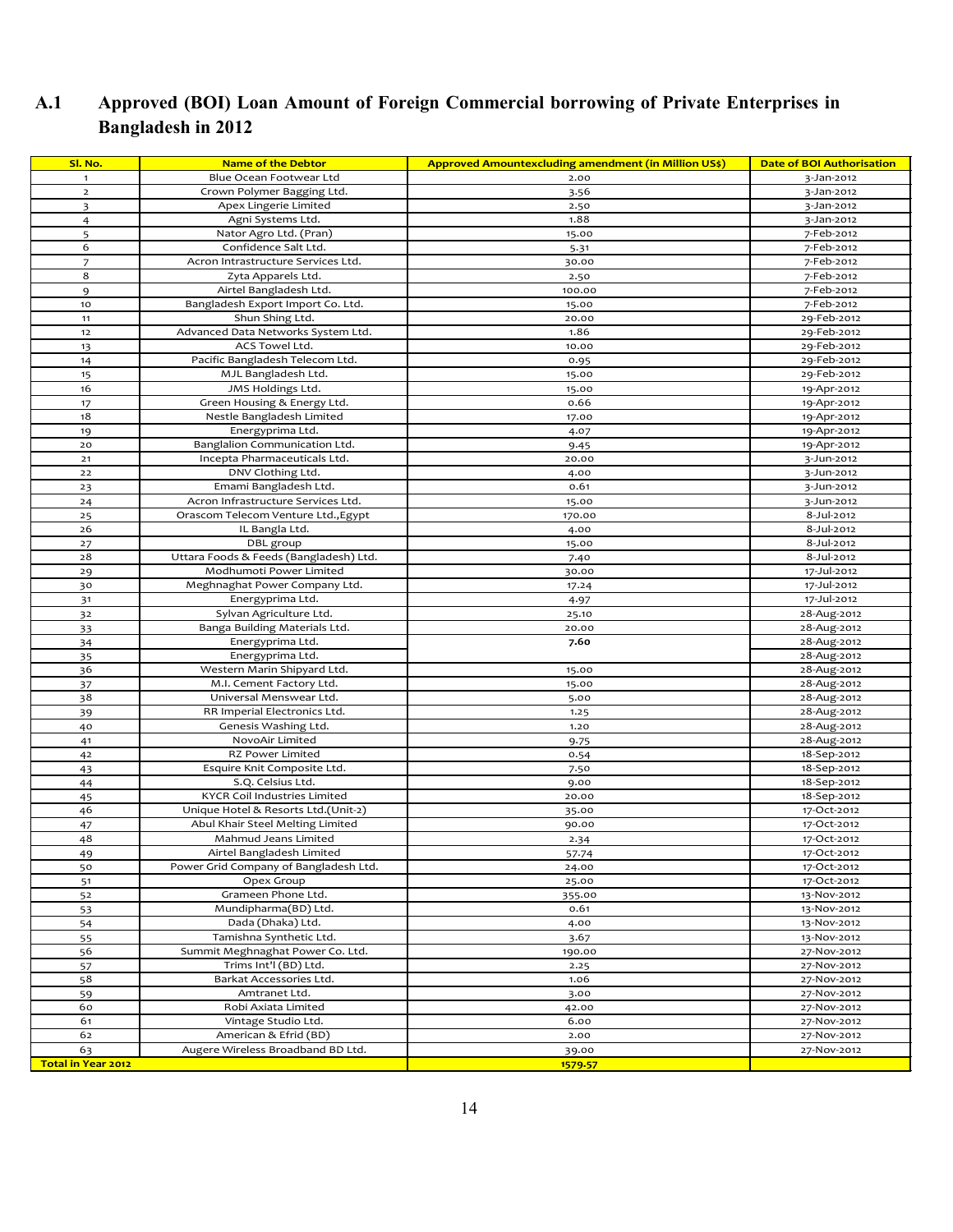| Sl. No.                 | <b>Name of the Debtor</b>                   | <b>Approved Amountexcluding amendment (in Million US\$)</b> | <b>Date of BOI Authorisation</b> |
|-------------------------|---------------------------------------------|-------------------------------------------------------------|----------------------------------|
| $\mathbf{1}$            | Faisal Spinning Mills Ltd                   | 6.36                                                        | 8-Jan-2013                       |
| $\overline{2}$          | Incepta Pharmaceuticals Ltd                 | 10.00                                                       | 8-Jan-2013                       |
| $\overline{\mathbf{3}}$ | Good Rich Sweaters Ltd.                     | 2.18                                                        | 8-Jan-2013                       |
| 4                       | Everest power Generation Company Ltd        | 12.00                                                       | 8-Jan-2013                       |
| 5                       | Holcim Cement (Bangladesh) Ltd              | 7.00                                                        | 8-Jan-2013                       |
| 6                       | Grameenphone Ltd.                           | 355.00                                                      | 8-Jan-2013                       |
| $\overline{7}$          | Envoy Textile Ltd                           | 10.00                                                       | 8-Jan-2013                       |
| 8                       | R & R Aviation Ltd                          | 2.75                                                        | 8-Jan-2013                       |
| 9                       | Robi Axiata Ltd.                            | 29.60                                                       | 8-Jan-2013                       |
| 10                      | Summit Bibiyana 2 Power Ltd                 | 15.12                                                       | 6-Feb-2013                       |
| 11                      | Blue Ocean Footwear Ltd                     | 5.00                                                        | 6-Feb-2013                       |
| 12                      | Uttara Foods and Feeds(Bangladesh) Ltd.     | 7.80                                                        | 6-Feb-2013                       |
| 13                      | Epyllion Style Ltd.                         | 3.79                                                        | 6-Feb-2013                       |
| 14                      | Dada (Dhaka) Ltd.                           | 2.00                                                        | 6-Feb-2013                       |
| 15                      | Mashi Hata Sweaters Ltd.                    | 1.82                                                        | 6-Feb-2013                       |
| 16                      | Irish Fashions Ltd                          | 1.48                                                        | 6-Feb-2013                       |
| 17                      | Fabulous Fashions Ltd.                      | 1.26                                                        | 6-Feb-2013                       |
| 18                      | Palmy Shoes Ltd.                            |                                                             | 6-Feb-2013                       |
| 19                      | TM Textiles and Garments Ltd.               | 10.59                                                       | 6-Feb-2013                       |
| 20                      | Regent Energy and Power Ltd.                | 50.20                                                       | 6-Feb-2013                       |
| 21                      | Airtel Bangladesh Ltd.                      | 199.58                                                      | 9-Apr-2013                       |
| 22                      | Airtel Bangladesh Ltd.                      |                                                             | 9-Apr-2013                       |
| 23                      | Talha Fabrics Ltd.                          | 5.00                                                        | 9-Apr-2013                       |
| 24                      | Noman Terry Towel Mills Ltd.                | 5.00                                                        | 9-Apr-2013                       |
| 25                      | Supia Cotton Mills Ltd.                     | 3.70                                                        | 9-Apr-2013                       |
| 26                      | Gazi Cement Mills Ltd.                      | 2.40                                                        | 9-Apr-2013                       |
| 27                      | Masi Hata Sweaters Ltd                      | 3.49                                                        | 9-Apr-2013                       |
| 28                      | Israq Twxtile Mills Ltd.                    | 3.75                                                        | 9-Apr-2013                       |
| 29                      | Kalyar Replica Ltd.                         | 0.56                                                        | 9-Apr-2013                       |
| 30                      | Pacific Bangladesh Telecom Ltd.             | 35.00                                                       | 9-Apr-2013                       |
| 31                      | Lida Textile & Dyeing Ltd                   | 10.00                                                       | 9-Apr-2013                       |
| 32                      | SQ Celsius Ltd.                             | 9.00                                                        | 9-Apr-2013                       |
| 33                      | Aysha Clothing Co. Ltd.                     | 6.00                                                        | 9-Apr-2013                       |
| 34                      | Ananta Apparels Ltd.                        | 12.50                                                       | 9-Apr-2013                       |
| 35                      | Minhaz Textiles Ltd.                        | 10.00                                                       | 9-Apr-2013                       |
| 36                      | Summit Bibiyana I & II Power Co Ltd.        | 22.57                                                       | 10-Apr-2013                      |
| 37                      | Summit Bibiyana I & II Power Co Ltd.        |                                                             | 10-Apr-2013                      |
| 38                      | Silver Company Limited                      | 0.58                                                        | 10-Apr-2013                      |
| 39                      | Nestle Bangladesh Limited                   |                                                             | 10-Apr-2013                      |
| 40                      | Global Attire Limited                       | 2.00                                                        | 10-Apr-2013                      |
| 41                      | Saiham Textile Mills Limited                | 12.23                                                       | 18-Jun-2013                      |
| 42                      | Amann Bangladesh Limited (Shareholder Loan) | 8.61                                                        | 18-Jun-2013                      |
| 43                      | Enam Labels Limited                         | 1.40                                                        | 18-Jun-2013                      |
| 44                      | Pahartali Textile & Hosiery Mills           | 10.25                                                       | 18-Jun-2013                      |
| 45                      | Summit Meghnaghat Power Company Limited     | 30.00                                                       | 18-Jun-2013                      |
| 46                      | Summit Bibiyana II Power Co Ltd.            | 5.00                                                        | 18-Jun-2013                      |
| 47                      | Impress-Newtex Composite Textiles Limited   | 3.58                                                        | 18-Jun-2013                      |
| 48                      | Knit Asia Limited                           | 3.53                                                        | 18-Jun-2013                      |
| 49                      | JM Fabrics Limited                          | 7.32                                                        | 18-Jun-2013                      |
| 50                      | Newtex Design Limited                       | 2.00                                                        | 18-Jun-2013                      |